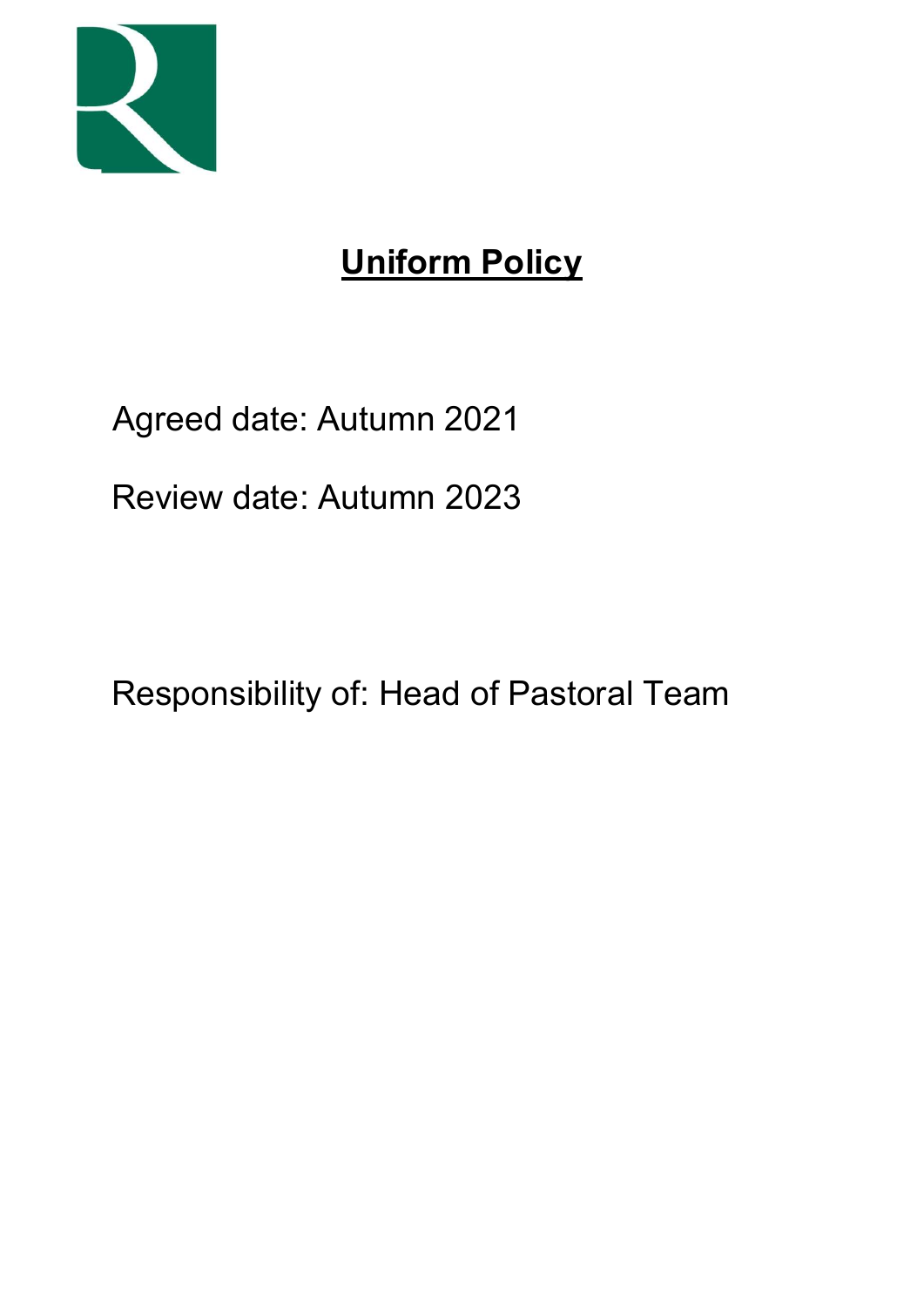## SCHOOL UNIFORM

The High School has a school uniform which its pupils are required to wear. Uniform is seen as being important for many reasons.

- Promotes a sense of pride in the school.
- Engenders a sense of community and belonging towards the school.
- Helps the school establish its place in the community.
- Is practical, smart and appropriate for a professional setting.
- Is fair and makes students feel equal to their peers in terms of appearance, and removes peer pressure to dress in 'designer' fashions, therefore reducing expenditure.
- Assists in identification of strangers on school premises.
- Is designed with health and safety in mind.

Parental support in implementing the uniform/appearance policy is vital. The school is very supportive of those for whom the expense of uniform is a challenge. The Friends of the School operate a second-hand shop to minimise costs also. Parents may contact the school to discuss this further.

From September through until the Easter holidays full uniform is expected and must be worn at all times. We have a gender free uniform. Pupils must wear a full uniform from the following items:

| Winter uniform: |                                                                                                  |  |  |
|-----------------|--------------------------------------------------------------------------------------------------|--|--|
| Blazer          | The school blazer.                                                                               |  |  |
| Shirts          | A plain white long or short sleeved shirt. Must be tucked it at all times.                       |  |  |
| <b>Tie</b>      | The school tie.                                                                                  |  |  |
| <b>Trousers</b> | Plain black, straight cut, full length (must touch the shoes, no socks visible). No 'skinny fit' |  |  |
|                 | trousers allowed.                                                                                |  |  |
| Skirt           | The school skirt, knee length, not rolled. Check with supplier for correct fit.                  |  |  |
| Socks           | Plain black socks.                                                                               |  |  |
| <b>Tights</b>   | Plain black, worn with a skirt.                                                                  |  |  |
| Jumper          | Optional v-neck school sweatshirt with school logo worn under the blazer. No alternatives.       |  |  |
|                 | No hoodies to be worn at school at any time.                                                     |  |  |
| Shoes           | Black polishable, plain shoes. See additional photos below for clarification.                    |  |  |
| Hijabs          | A plain black or dark blue head covering may be worn for religious reasons.                      |  |  |

After the Easter holiday, the school polo shirt may be worn in place of the shirt and tie. If pupils are cold, the school sweatshirt or a blazer (and NOT another kind of jacket or sweatshirt) should be worn over the school polo shirt. Alternatively, students are free to continue wearing full winter uniform.

#### Additional summer uniform:

| Polo shirt      | The school polo shirt with logo. |
|-----------------|----------------------------------|
| Tailored shorts | The school shorts with logo.     |

#### General uniform and appearance:

#### **Jewellery**

For pierced ears, two studs per ear may be worn. N.B. studs not hoop earrings. Facial and body piercings such as nose studs or tongue piercings are not allowed and no retainers are to be worn either. One simple, plain ring is permitted but must be removed for practical lessons. A wrist watch is allowed. Bracelets and charity wrist bands etc. are not allowed. Medical alert tags must be worn at all times.

#### Accessories

Only badges of merit or office, awarded by the school, may be worn as part of the school uniform. We request that school bags and belts are sensible and in keeping with the rest of the school uniform.

#### Footwear

We want students to grow into healthy adults. We believe that it is dangerous for students to wear shoes that have platform soles or high heels. For reasons of health and safety we do not allow them to be worn in our school. Neither do we allow students to wear trainers to school. Whilst appropriate for sport and leisurewear, this footwear is not in keeping with the smart appearance of a school uniform. We require all students to wear shoes as stated in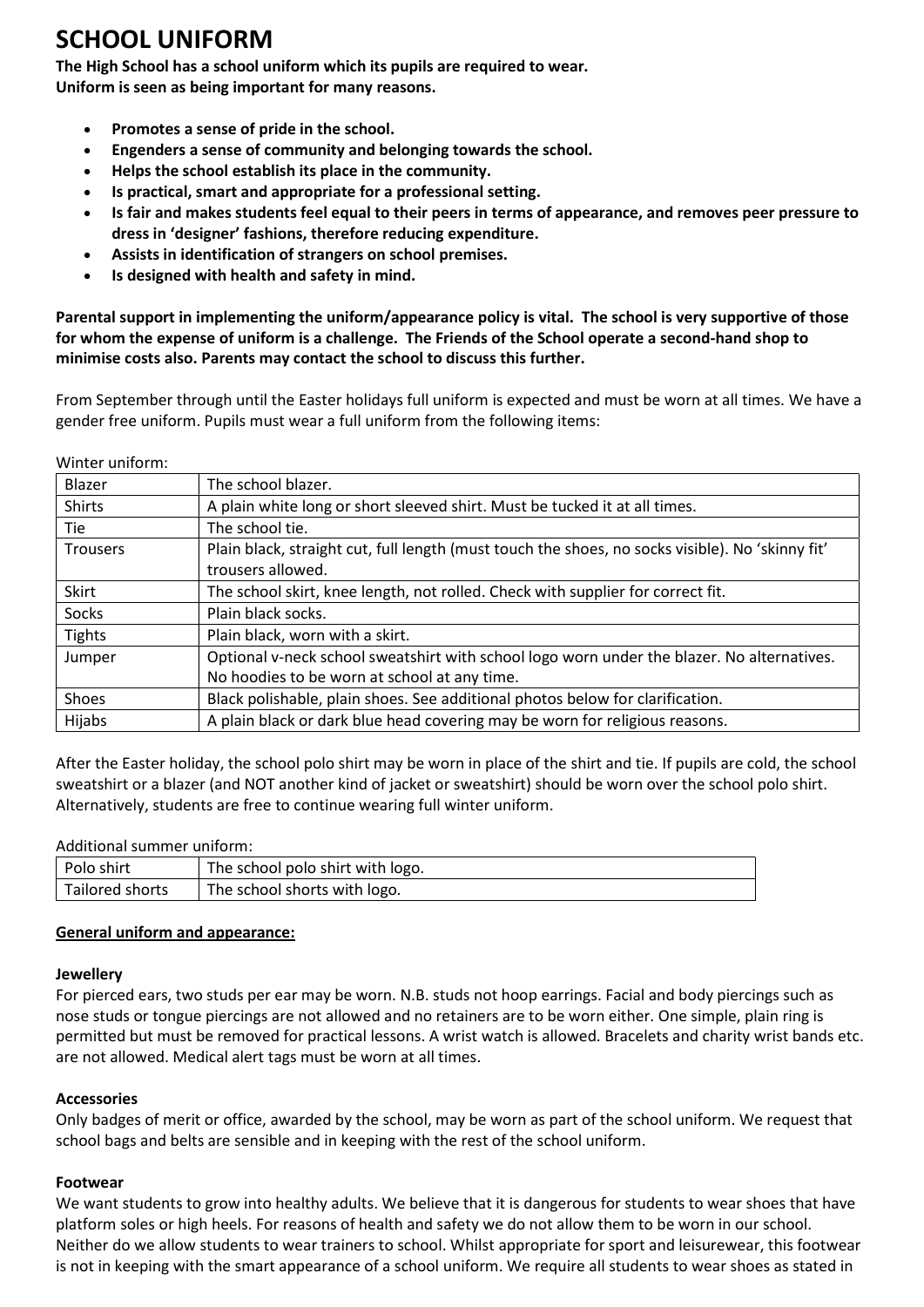the uniform list (please see separate photo on website for extra shoe guidance).

### **Hair**

We recognise that there will always be a variety of hairstyles worn by students. Whilst remaining tolerant of most styles, we will treat as a breach of discipline haircuts that are excessively short: hair with the appearance of less than a No2 cut; haircuts where patterns, stripes or letters have been cut into the student's hair; or hair that is dyed in bright or unnatural colours. We may ask students with long hair to tie their hair back in certain situations for health and safety reasons.

### Make up

Discreet make up is allowed only. Acrylic nails are not allowed in school, neither is the wearing of nail varnish. Nails should be kept to a sensible length that will not affect participation in PE or practical subjects. Eyelash enhancements are not permitted in school.

### Outdoor Clothing

Coats, jackets, hats, scarves and gloves etc. must not be worn in lessons.

#### Discrimination on the grounds of race/religious belief

The school's governors have regard to their responsibilities under the Equality Act 2010. We have a duty to be sensitive to the needs of different cultures, races and religions and must accommodate their needs. Parents may contact the school to discuss this further.

#### The role of parents/carers

We ask all parents and carers who send their children to our school to support the school uniform policy. We believe that they have a duty to send their children to school correctly dressed and ready for their daily schoolwork. It is their responsibility to ensure that their child has the correct uniform and that it is clean and in good repair.

#### Current Trends

We reserve the right to respond to current trends.

#### Non uniform days

Clothing must be suitable for a professional environment.

#### Non-compliance with the School Uniform Policy

The enforcement of the decision to adopt a school uniform is the responsibility of the Head of Pastoral as part of their overall responsibility for the day-to-day running of the school and for the maintenance of discipline.

We have a 'zero tolerance' approach to incidents of non-compliance with our School Uniform Policy. In the event of any student arriving at school without the correct uniform:

- In the first instance staff will ask for the uniform infringement to be rectified.
- If this cannot be done then the tutor will be informed and a letter sent home by the tutor with details of infringement (with a time limit to be corrected).
- If not rectified Head of Year/Key Stage will contact parents. The pupil will be put in isolation at break and lunchtime until corrected.
- Persistent non-compliance can lead to a Fixed Exclusion.

#### Equality Impact Assessments

| Names and titles of people involved   | Head of Pastoral.   |  |
|---------------------------------------|---------------------|--|
| with this assessment.                 | Chair of Governors. |  |
| Impact assessment carried out with    | Race                |  |
| regard to identified characteristics. | Disability          |  |
|                                       | Gender              |  |
|                                       | Age                 |  |
|                                       | Religion and belief |  |
|                                       | Sexual orientation  |  |
| Date.                                 | <b>July 2021</b>    |  |
| Date of review.                       | <b>July 2023</b>    |  |